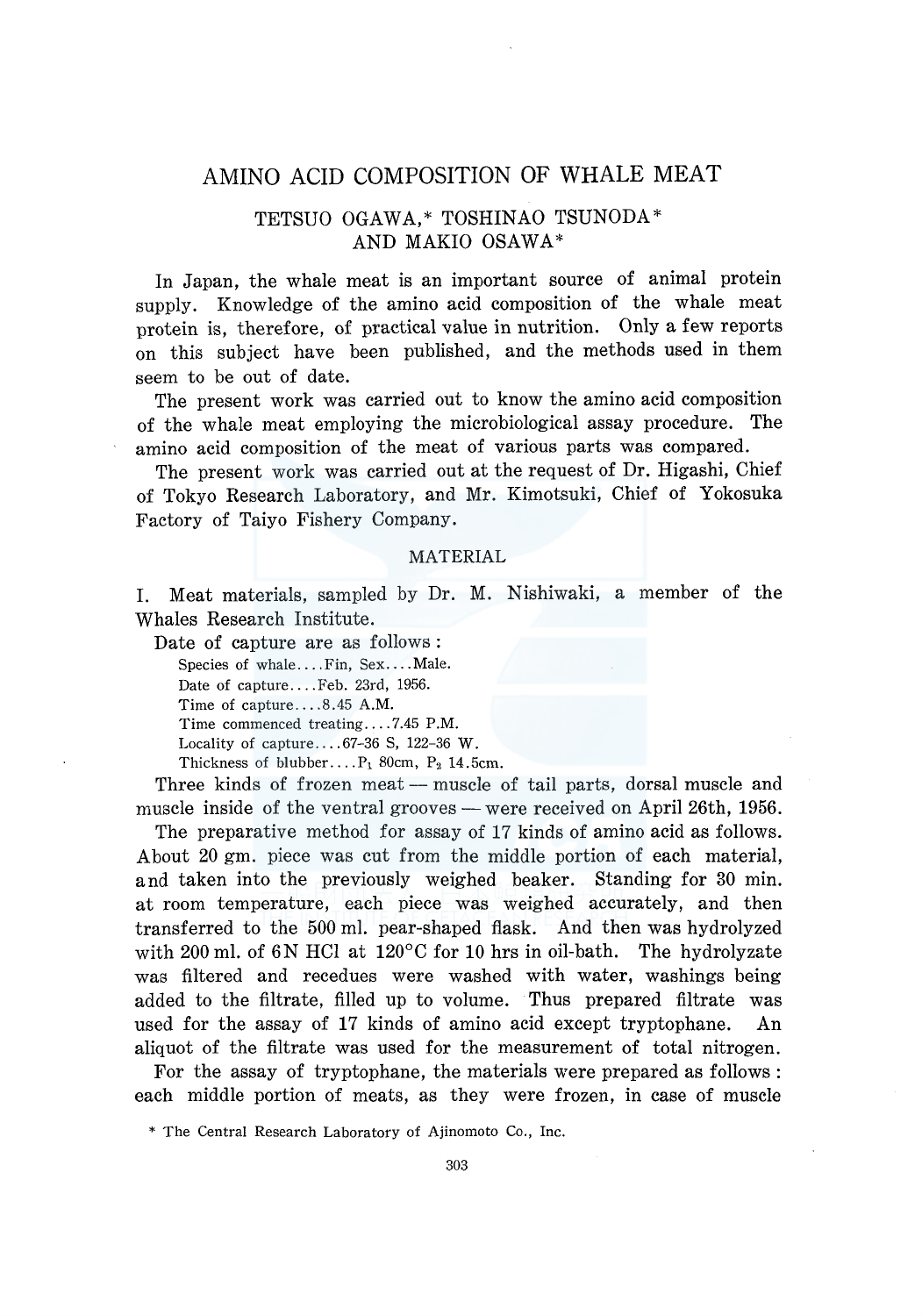of tail parts and muscle inside of the ventral grooves, about  $2 \text{ gm}$ . piece and on dorsal muscle, c.a. 1 gm. piece was cut off respectively, sliced and weighed accurately in the weighing bottle. The weighed samples were taken into the tubes and cysteine,  $40\%$  of sample weight. was added. To muscle of tail parts and muscle inside of the ventral grooves, 15 ml. and to dorsal muscle, 10 ml. of 8 N NaOH were added, washing the wall respectively.

After shaking and homogenizing thoroughly, each tube was sealed and autoclaved, initially at 120°C for about 1 hr., and when somewhat cooled shaken enough, further autoclaved at 120°C for 5 hrs. The hydrolyzate were filtered with glass-filter and washed with hot water, when the filtrates were filled up to about 80 ml., they were placed in the refrigerator. When cooled enough, saponificate and lipid were separated. Being neutralized with 5 N HCl, the hydrolyzates were paperfiltered and had saponificate and lipid removed, they were filled up to volume and supplied to assay.

II. Whale meats supplied from Yokosuka Factory.

On April 18th, 1956, muscle of tail parts, dorsal muscle and muscle inside of the ventral grooves, each frozen, and salted meat were delivered, each meat was treated as I.

#### ASSAY OF AMINO ACIDS

Amino acids were determined approximately according to the microbiological methods described by Tsunoda (1954). Assay procedures were modified as follows :

a) alanine: 750 $\gamma$  of G.B.I. "Liver Fraction L" per tube was added to the pyridoxal-free basal medium.

b) glutamic acid: the initial pH of the medium was 6.8.

c) glycine: the incubation period was prolonged to 96 hrs.

d) serine: the preculture was cultivated in the synthetic medium for 96 hrs. containing L-serine  $1.5r$  per 2 ml.

e) cystine: i) the hydrolyzate of the lanthionized casein was used for the amino acid source in the basal medium.

> ii) the basal medium was preautoclaved at 15 lbs. pressure for 15 min. before it was dispensed.

#### ASSAY RESULTS

The results are shown in table 1 and table 2. Amino acid contents are calculated on the basis of the amount of total matters, and of the amount of total nitrogen. Amino acid content shown as  $\%$  is, as a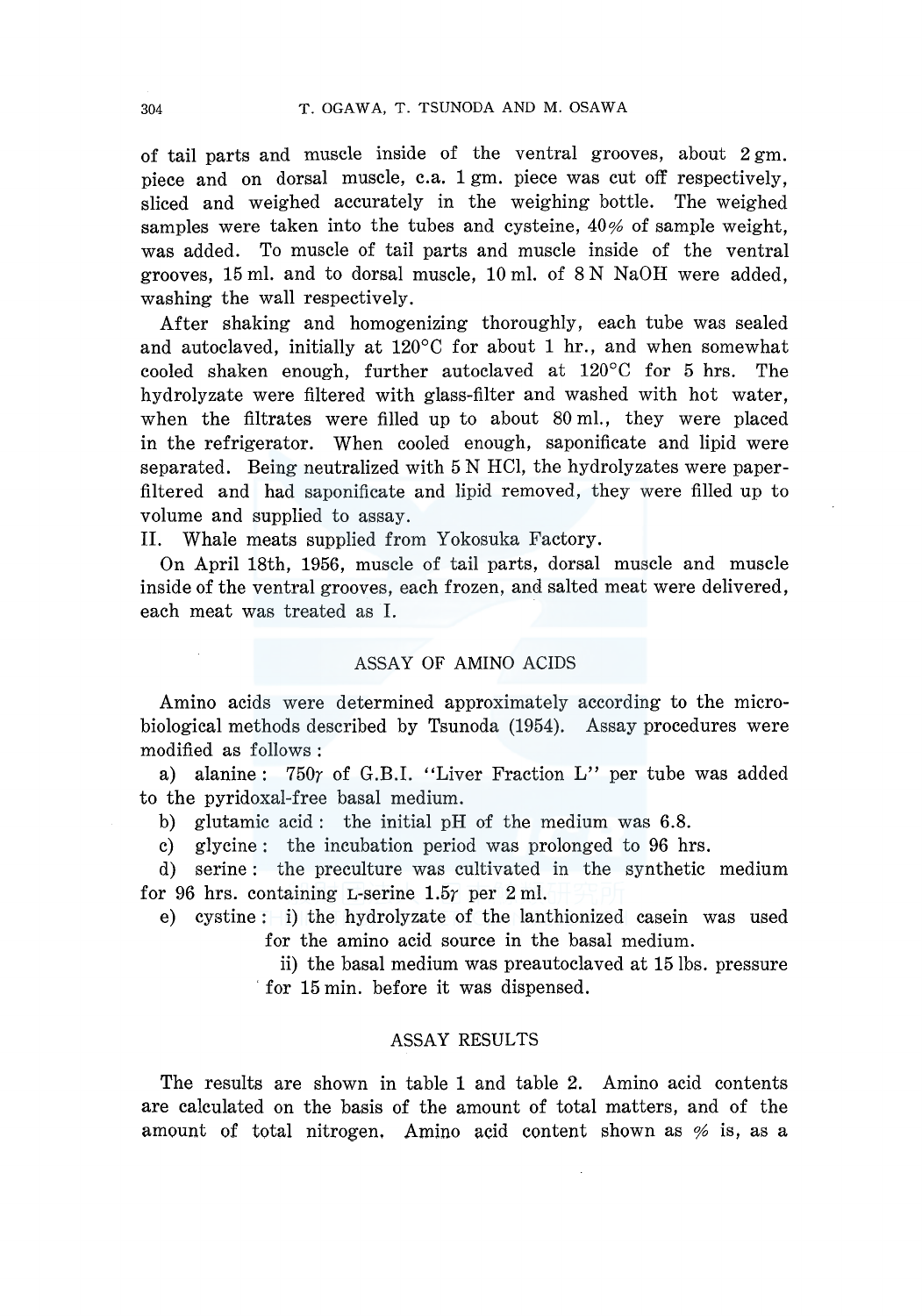|               |  | Muscle of<br>tail parts |      |      | Dorsal muscle | Muscle inside of<br>the ventral grooves |      |  |
|---------------|--|-------------------------|------|------|---------------|-----------------------------------------|------|--|
| $T-N$ %       |  | 2.06                    |      |      | 3.85          | 3.26                                    |      |  |
|               |  | %                       | :N   | %    | : N           | %                                       | :N   |  |
| Leucine       |  | 0.90                    | 0.44 | 1.82 | 0.47          | 1.41                                    | 0.43 |  |
| Isoleucine    |  | 0.58                    | 0.28 | 1.14 | 0.30          | 0.86                                    | 0.26 |  |
| Valine        |  | 0.60                    | 0.29 | 1.14 | 0.30          | 1.06                                    | 0.33 |  |
| Threonine     |  | 0.53                    | 0.26 | 1.06 | 0.28          | 0.86                                    | 0.26 |  |
| Phenylalanine |  | 0.47                    | 0.23 | 0.92 | 0.24          | 0.78                                    | 0.24 |  |
| Lysine        |  | 0.81                    | 0.40 | 1.71 | 0.45          | 1.29                                    | 0.40 |  |
| Methionine    |  | 0.29                    | 0.14 | 0.60 | 0.16          | 0.43                                    | 0.13 |  |
| Tryptophane   |  | 0.10                    | 0.05 | 0.25 | 0.06          | 0.16                                    | 0.05 |  |
| Glutamic acid |  | 1.62                    | 0.79 | 3.09 | 0.80          | 2.81                                    | 0.86 |  |
| Aspartic acid |  | 1.08                    | 0.52 | 2.24 | 0.58          | 1.61                                    | 0.49 |  |
| Glycine       |  | 0.49                    | 0.24 | 0.99 | 0.26          | 1.70                                    | 0.52 |  |
| Arginine      |  | 0.57                    | 0.28 | 1.16 | 0.30          | 0.93                                    | 0.29 |  |
| Proline       |  | 0.46                    | 0.22 | 0.83 | 0.22          | 1.31                                    | 0.40 |  |
| Histidine     |  | 0.53                    | 0.26 | 0.98 | 0.26          | 0.46                                    | 0.14 |  |
| Tyrosine      |  | 0.36                    | 0.17 | 0.75 | 0.19          | 0.64                                    | 0.20 |  |
| Alanine       |  | 0.63                    | 0.30 | 1.24 | 0.32          | 1.26                                    | 0.39 |  |
| Serine        |  | 0.52                    | 0.25 | 1.06 | 0.28          | 0.82                                    | 0.25 |  |
| Cystine       |  | 0.07                    | 0.03 | 0.14 | 0,04          | 0.15                                    | 0.05 |  |

#### TABLE 1. AMINO ACID COMPOSITION OF MATERIAL SAMPLED BY DR. NISHIW AKI

### TABLE 2. AMINO ACID COMPOSITION OF THE MATERIALS FROM YOKOSUKA FACTORY

|                            | Muscle of<br>tail parts |      |      | Dorsal muscle |      | Muscle inside of<br>the ventral grooves |      | Salted meat |      |
|----------------------------|-------------------------|------|------|---------------|------|-----------------------------------------|------|-------------|------|
| $T-N$ %                    | 2.26                    |      | 3.54 |               | 3.19 |                                         | 4.86 |             |      |
|                            |                         | %    | :N   | %             | : N  | %                                       | :N   | %           | : N  |
| Leucine                    |                         | 1.07 | 0.47 | 1.61          | 0.46 | 1.38                                    | 0.43 | 2.10        | 0.43 |
| Isoleucine                 |                         | 0.66 | 0.29 | 1.05          | 0.30 | 0.78                                    | 0.25 | 1.26        | 0.26 |
| Valine                     |                         | 0.65 | 0.27 | 1.05          | 0.30 | 1.10                                    | 0.35 | 1.62        | 0.33 |
| $\operatorname{Threonine}$ |                         | 0.57 | 0.25 | 0.93          | 0.26 | 0.77                                    | 0.24 | 1.30        | 0.27 |
| Phenylalanine              |                         | 0.53 | 0.23 | 0.85          | 0.24 | 0.76                                    | 0.24 | 1.14        | 0.23 |
| Lysine                     |                         | 0.88 | 0.39 | 1.52          | 0.43 | 1.14                                    | 0.36 | 1.74        | 0.36 |
| Methionine                 |                         | 0.32 | 0.14 | 0.53          | 0.15 | 0.42                                    | 0.13 | 0.68        | 0.14 |
| Glutamic acid              |                         | 1.84 | 0.82 | 3.04          | 0.86 | 2.58                                    | 0.81 | 4.15        | 0.85 |
| Aspartic acid              |                         | 1.17 | 0.52 | 1.87          | 0.53 | 1.65                                    | 0.52 | 2.62        | 0.54 |
| Glycine                    |                         | 0.48 | 0.21 | 0.81          | 0.23 | 1.78                                    | 0.56 | 2.74        | 0.56 |
| Arginine                   |                         | 0.58 | 0.26 | 0.92          | 0.26 | 1.04                                    | 0.33 | 1.60        | 0.33 |
| Proline                    |                         | 0.44 | 0.20 | 0.79          | 0.22 | 1.36                                    | 0.43 | 1.88        | 0.39 |
| Histidine                  |                         | 0.54 | 0.24 | 0.85          | 0.24 | 0.41                                    | 0.13 | 0.68        | 0.14 |
| Tyrosine                   |                         | 0.35 | 0.16 | 0.66          | 0.19 | 0.58                                    | 0.18 | 0.91        | 0.19 |
| Alanine                    |                         | 0.67 | 0.30 | 1.11          | 0.31 | 1.33                                    | 0.42 | 1.99        | 0.41 |
| Serine                     |                         | 0.56 | 0.25 | 1.00          | 0.28 | 1.00                                    | 0.31 | 1.56        | 0.32 |
| Cystine                    |                         | 0.07 | 0.03 | 0.15          | 0.04 | 0.16                                    | 0.05 | 0.24        | 0.05 |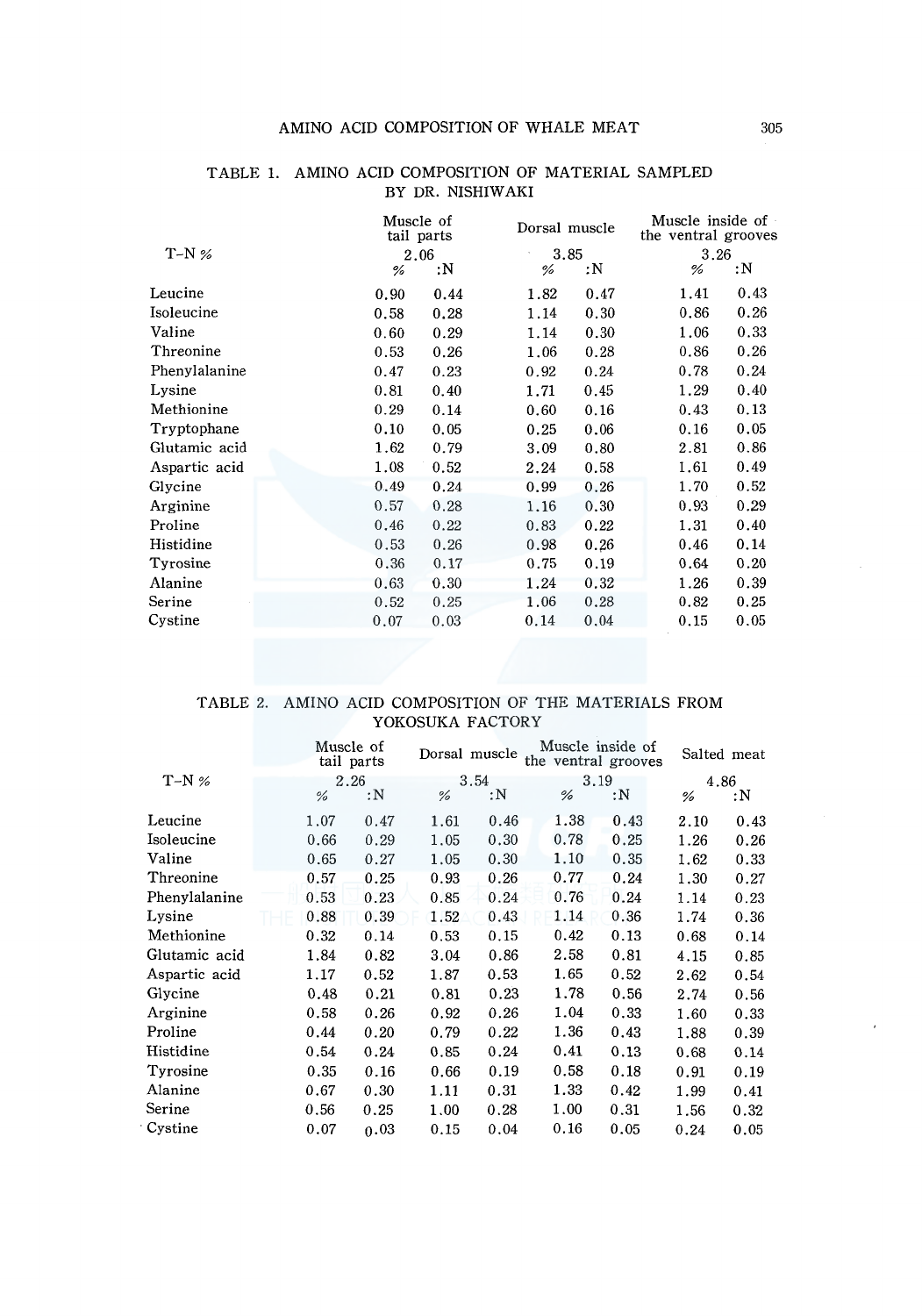matter of cource, generally high in the sample of high nitrogen content. Amino acid content of dorsal muscle is, therefore, higher than that of muscle inside of the ventral grooves, and is followed by that of muscle of tail parts. It should, however, be noticed that muscle inside of the ventral grooves contains more glycine, proline and alanine than other two muscles.

| Sample        | Fish* Cattle*   |      | Whale |                     |             |      |                    |      |         |  |
|---------------|-----------------|------|-------|---------------------|-------------|------|--------------------|------|---------|--|
|               | (Sardin) (Beef) |      |       | Nishiwaki<br>sample |             |      | Yokosuka<br>sample |      | factory |  |
| Amino Acids   |                 |      | A     | B                   | $\mathbf C$ | A'   | B'                 | C'   | D       |  |
| Leucine       | 6.2             | 8.2  | 7.0   | 7.6                 | 6.9         | 7.6  | 7.3                | 6.9  | 6.9     |  |
| Isoleucine    | 4.3             | 5.2  | 4.5   | 4.8                 | 4.2         | 4.7  | 4.7                | 3.9  | 4.1     |  |
| Valine        | 4.9             | 5.0  | 4.7   | 4.8                 | 5.2         | 4.6  | 4.7                | 5.5  | 5.3     |  |
| Threonine     | 4.0             | 4.7  | 4.1   | 4.4                 | 4.2         | 4.0  | 4.2                | 3.8  | 4.3     |  |
| Phenylalanine | 3.5             | 4.5  | 3.7   | 3.8                 | 3.8         | 3.7  | 3.8                | 3.8  | 3.7     |  |
| Lysine        | 8.3             | 9.3  | 6.3   | 7.1                 | 6.3         | 6.2  | 6.9                | 5.7  | 5.7     |  |
| Methionine    | 2.6             | 2.9  | 2.3   | 2.5                 | 2.1         | 2.3  | 2.4                | 2.1  | $2.2\,$ |  |
| Tryptophane   | 1.1             | 1.3  | 0.8   | 1.0                 | 0.8         | --   |                    |      |         |  |
| Glutamic acid | 12.3            | 15.9 | 12.6  | 12.8                | 13.8        | 13.4 | 13.7               | 12.9 | 13.7    |  |
| Aspartic acid | 8.7             | 9.8  | 8.4   | 9.3                 | 7.9         | 8.3  | 8.5                | 8.3  | 8.6     |  |
| Glycine       | 5.1             | 4.5  | 3.8   | 4.1                 | 8.3         | 3.4  | 3.7                | 8.9  | 9.0     |  |
| Arginine      | 4,9             | 5.4  | 4.5   | 4.8                 | 4.6         | 4.1  | 4.2                | 5.2  | 5.3     |  |
| Proline       |                 | 3.6  | 3.6   | 3.4                 | 6.4         | 3.1  | 3.6                | 6.8  | 6.2     |  |
| Histidine     |                 | 3.8  | 4.1   | 4.1                 | 2.2         | 3.9  | 3.8                | 2.0  | 2.2     |  |
| Tyrosine      |                 | 4.1  | 2.8   | 3.1                 | 3.2         | 2.5  | 3.0                | 2.9  | 3.0     |  |
| Alanine       |                 | 7.3  | 4.9   | 5.2                 | 6.2         | 4.8  | 5.0                | 5.0  | 5.0     |  |
| Serine        |                 | 4.5  | 4.1   | 4.4                 | 4.1         | 4,0  | 4.5                | 5.0  | 5.1     |  |
| Cystine       |                 | 4.5  | 0.5   | 0.6                 | 0.7         | 0.5  | 0.7                | 0.8  | 0.8     |  |

TABLE 3. COMPARISON WITH OTHER MEAT

A: Muscle of tail parts B: Dorsal muscle

C: Muscle inside of the ventral grooves D: Salted meat

\* Cited from "Tables of the Amino Acids in Foods and Feedingstuffs" by Commonwealth Bureau of Animal Nutrition, Rowett Institute, Bucksburn, Scotland, 1956.

For comparison of muscle protein, values per total nitrogen had better be compared. Seeing the values calculated to total nitrogen, amino acid composition of muscle of tail parts well agreed with that of dorsal muscle with exceptions of lysine, tyrosine and serine. Muscle inside of the ventral grooves contains more glycine, proline and alanine, on the other hand, less lysine and histidine.

Entirely the same results were obtained on the samples supplied from Yokosuka Factory (Table 2). The amino acid composition of salted meat (probably made of muscle inside of the ventral grooves) is agreed with that of the source. Tryptophane was not determined.

Comparison of the present data with earlier reported ones is shown in Table 3,